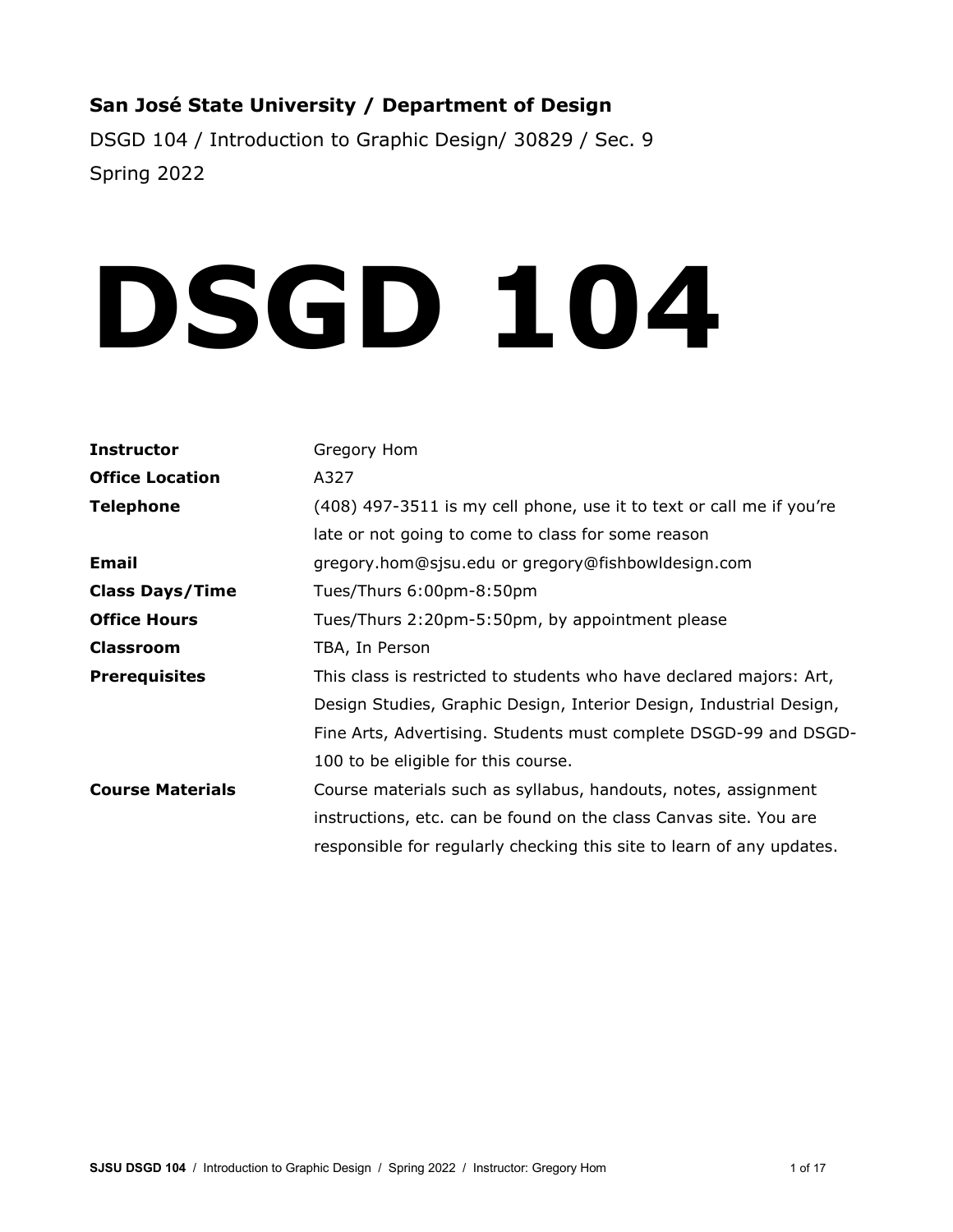# **Course Format**

## **Technology Intensive: In-Person, Hybrid and Online Courses**

This is a studio-intensive course where a series of 5 projects and 1 project archive address San José State Graphic Design program learning objectives.

Program learning objectives can be referenced on the department's website: *http://www.sjsu.edu/design/design\_programs/graphic\_design\_program/gd\_learning\_objectives/*

Modes of learning will include: making in the classroom (drawing, sketching, photographing, and designing on the computer); short lectures, demonstrations, and presentations; research; individual and group critiques, work-in-progress discussions; homework assignments, and reflective writing. During critique, you will be encouraged—and expected—to develop evaluative positions on work presented in class, and to articulate those positions in group discussions.

# **Service Learning (SL) Courses or Credit Bearing Internships**

If this course is a service learning course or internship, students must complete a CSU-SJSU Learning Plan and Participation Guide; participate only with an SJSU approved partner organization; and enter all required SL or Internship information in the SJS4-Spartans 4 Service database. More details are available at the links below.

- \_ Definition of service learning http://www.sjsu.edu/ugs/faculty/curriculum/guide/Courses/servicelearning
- \_ University Policy S02-3 on service learning http://www.sjsu.edu/senate/docs/S02-3.pdf
- \_ *University Policy S16-14* on Internships, Service Learning, and Off-Campus Learning Experiences:

<http://www.sjsu.edu/senate/docs/S16-14.pdf>

# **Faculty Web Page and MYSJSU Messaging**

Copies of the course materials such as the syllabus, major assignments, project handouts, etc. may be found on the faculty web page at<https://sites.google.com/a/sjsu.edu/ghom104> /. The messaging system through MySJSU will not be used in this class. Email contact is preferred instead of messaging.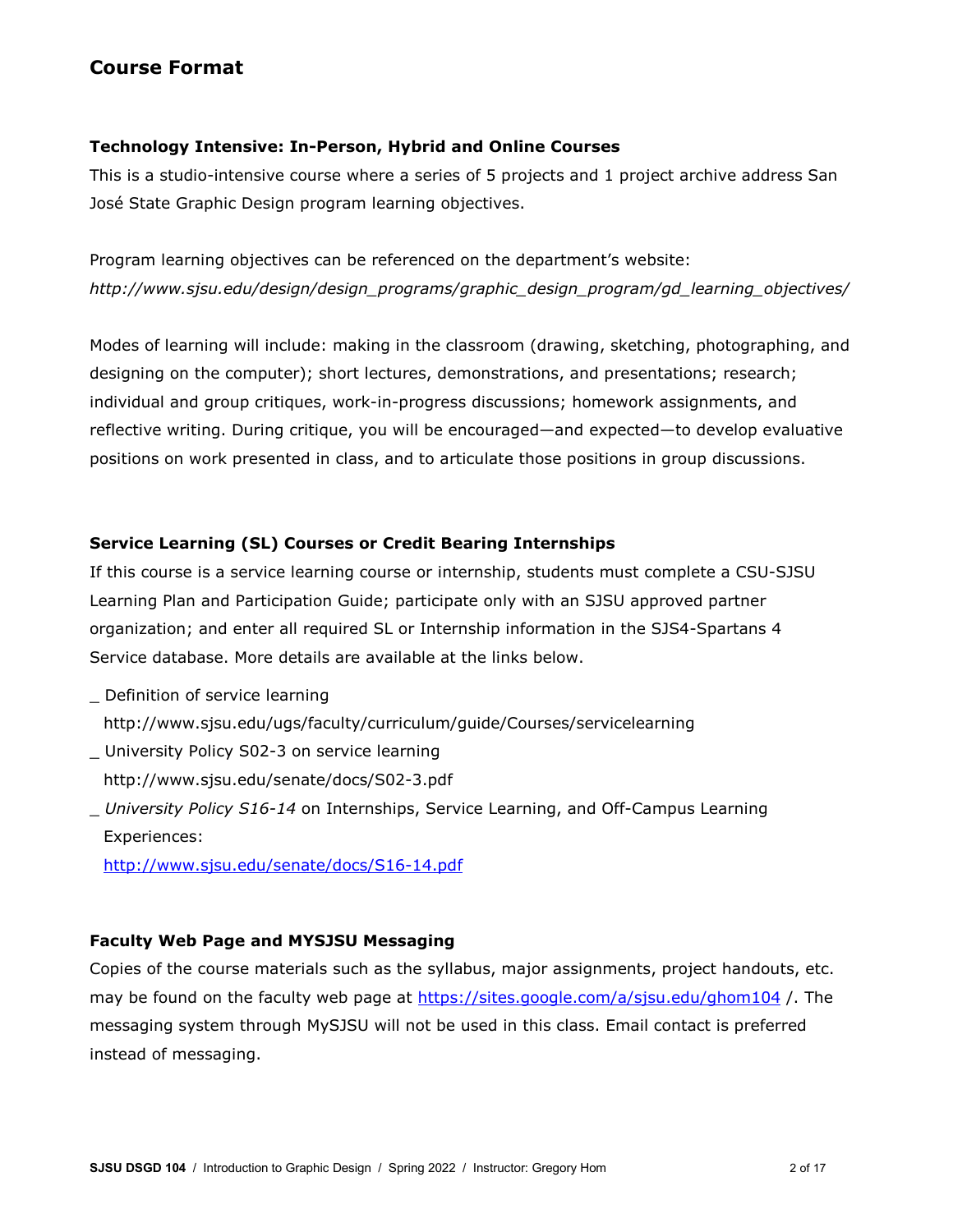#### **Course Description**

Familiarization with form and message development. Emphasis on visual concepts and fundamental design theory. The course also promotes the critical examination of ideas, twodimensional spaces, and three-dimensional structures, including the relationship between some production methods and materials.

This course will include lectures, group discussions, presentations and creative work. Participation in discussion and critique is vital to the success of this class. Class assignments will include finding designed artifacts, doing research, reading from handouts, and making presentations.

Five (5) projects and a variety of exercises will be assigned in this course which will include group research aspects, creative concept ideation, refinement, and reporting of results addressing CLO 1–6. Projects will be turned in in paper and/or PDF form.

## **Course Learning Outcomes** (CLO)

Upon successful completion of this course, you will, through experimentation, careful analysis, and evaluation, establish a basis for visual problem solving utilizing the following interrelated theories.

*Upon successful completion of this course, students will be able to:*

- LO 1: Identify and utilize the design elements for effective visual compositions;
- LO 2: use interrelated design principles to build and work with design elements;
- LO 3: apply design theories as a foundation for the design decisions you make;
- LO 4: arrange and compose information to make compelling and effective visual messages;
- LO 5: demonstrate care and attention to detail while crafting prototypes and final design outcomes;
- LO 6: develop an effective design process for solving visual problems, which will allow you to develop, iterate, refine, and ultimately transmit an idea through visual form;
- LO 7: engage in thoughtful discussion, critique, and debate about visual communication;
- LO 8: think critically about the relationship between form and content, methods and tools, and
- LO 9: use the library, the internet, and other research methods (observational, experiential) to search for information relevant to your topic, and to support your design outcomes.

#### **Required Texts / Readings**

No book purchase is required for this class. Required readings and /or viewings will be provided to you as links or PDFs. I heartily recommend the books listed below, if you are interested and your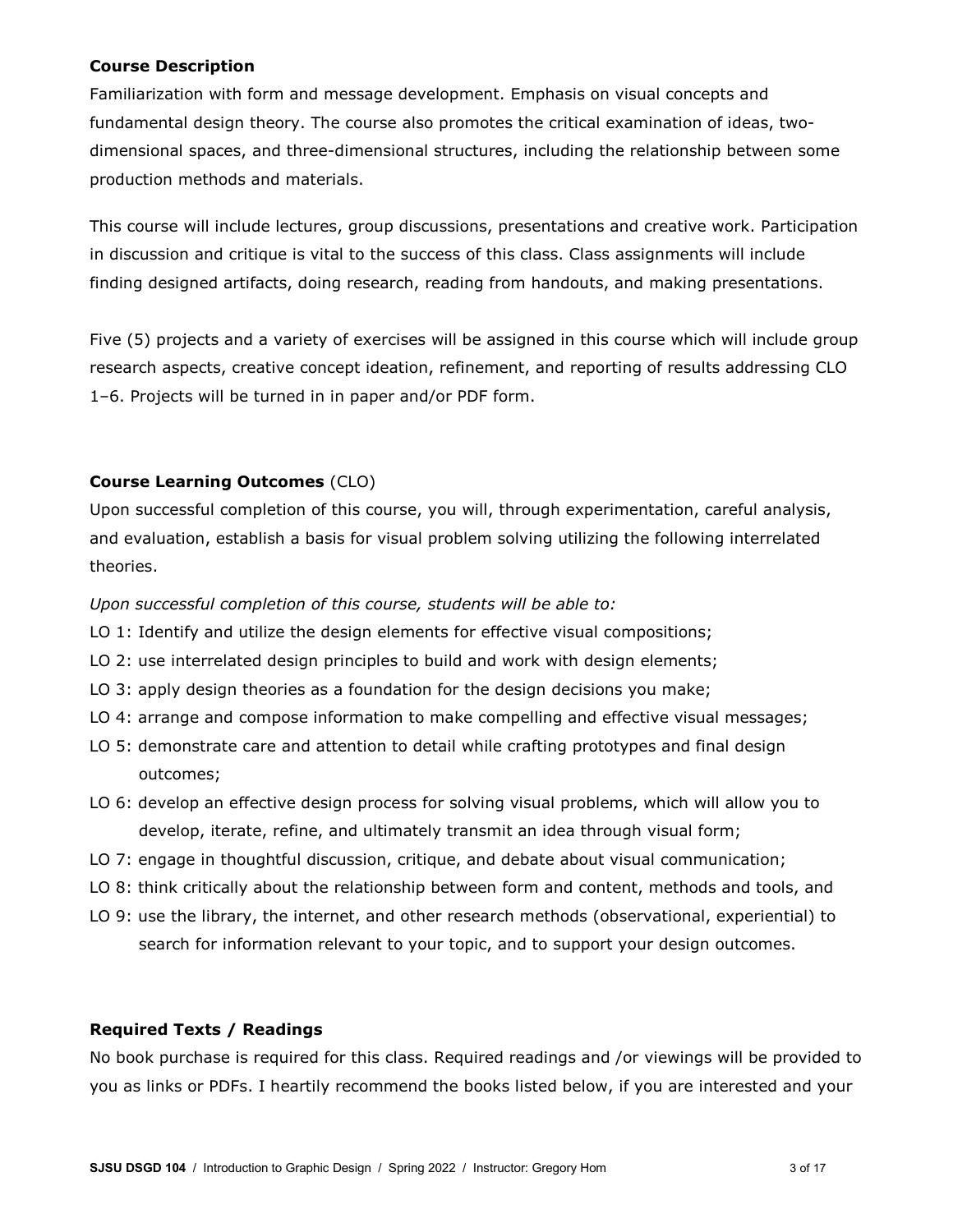budget allows. I suspect that some of you might be interested in purchasing books throughout the semester, and I would be happy to make further recommendations tailored to your interests.

- *\_ Visual Grammar*, Christian Leborg, Princeton Architectural Press
- *\_ Graphic Design Manua*l, Armin Hofmann
- *\_ Introduction to Two-Dimensional Design: Understanding Form and Function*, John Bowers, Wiley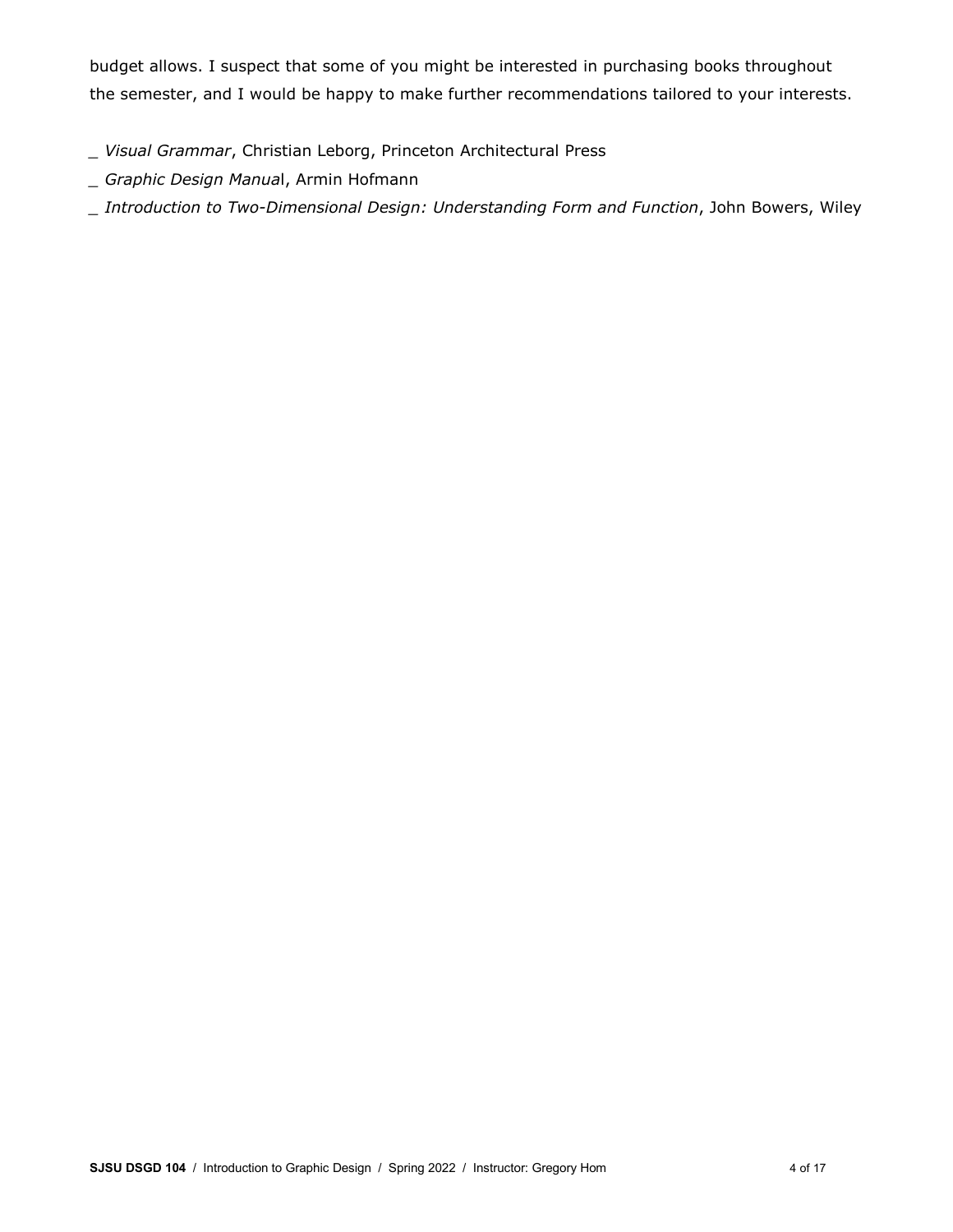# **Technology Requirements / Equipment / Materials**

This class requires you to use a variety of design and production tools. Please review carefully as you likely already possess a kit of supplies that will cover your needs for this class or at least have access to some. Please make sure you have—with you at all times—a notebook, a pen, a pencil and eraser.

- Laptop computer with Adobe Creative Cloud (Photoshop, Illustrator, and InDesign installed)
- \_ Adobe Typekit "Portfolio Collection" (included with Creative Cloud subscription). Use this link to SJSU eCampus web site for information about subscribing: http//www.sjsu.edu/ecampus/teaching- tools/adobe/index.html
- Reliable data backup (See 'Note About Backups' on p.9)
- \_ WiFi access. Use this link to SJSU IT: http://its.sjsu.edu/services/sjsuone /
- \_ Flash drive or external hard drive (SSD is preferred). Use this link to the Wirecutter article T*he Best Portable Hard Drive for 2019*:

https://thewirecutter.com/reviews/best- portable- hard- drive/

- \_ Reliable access to a high-quality digital camera or you may use your phone is the camera is of quality
- \_ Reliable access to a scanner
- \_ Reliable access to laser or inkjet printers
- \_ Self-healing cutting mat (at least 9 x12 inches)
- \_ Pencil Sharpener
- \_ Tracing paper (12-inch roll)
- \_ Black Sharpies
- \_ Fine line Micron pens or equivalent
- \_ Clear Push-pins
- \_ X-Acto No. 1 Precision knife (or equivalent)
- \_ Extra blades (No. 11)
- \_ Liquid adhesive (no spraying is ever allowed indoors)

#### **Expenses**

The cost for semester supplies and materials will vary according to the individual: whether you choose to buy books, whether you purchase used books, what you already have, how quickly you run through paper/ink, how resourceful you are, etc. Please budget \$200 to account for the material and supplies (listed above) plus printing expenses.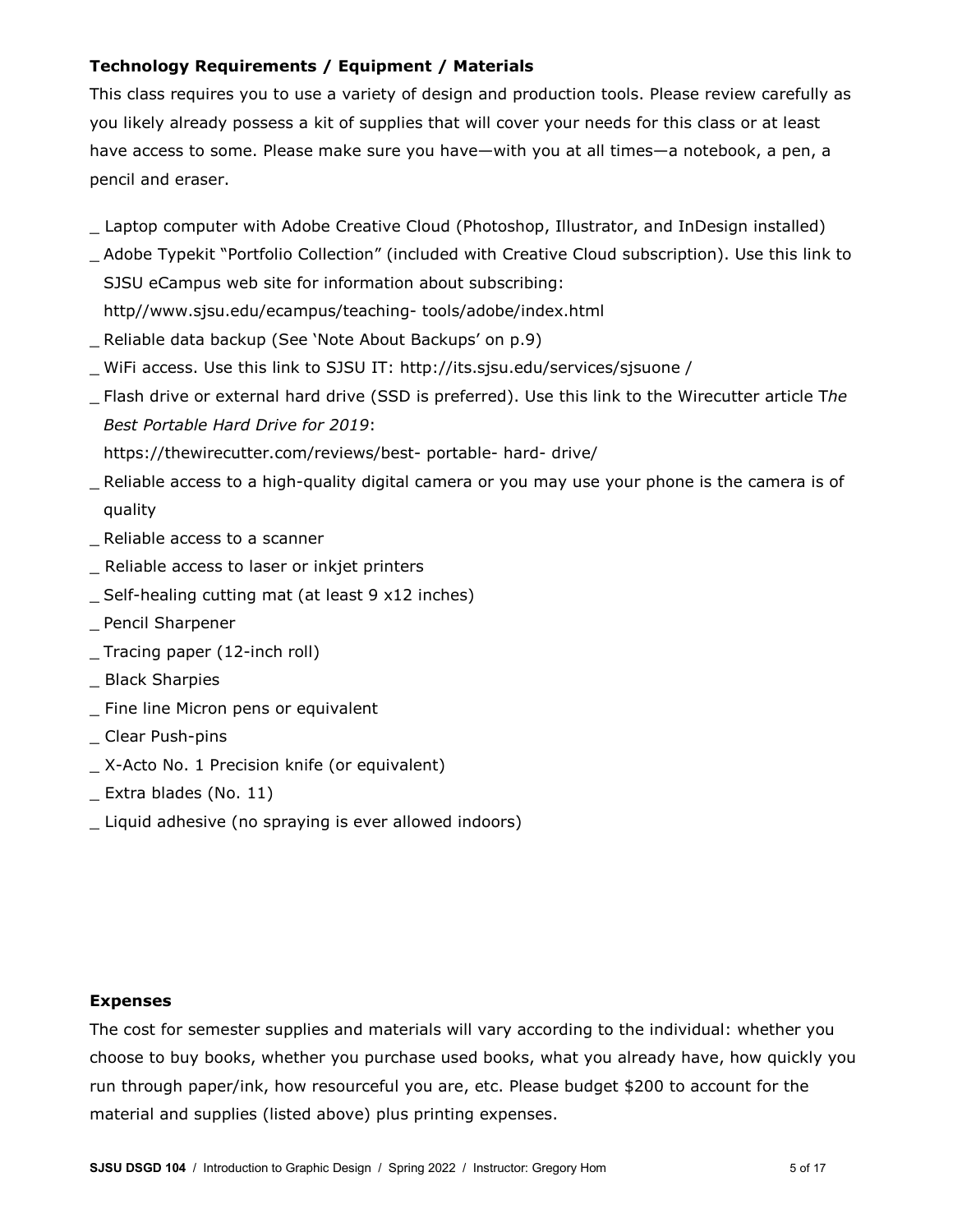#### **Course Printing Allowance**

Students may access the graphic design program's printing facilities during the class session's open lab hours. All students must respect the print lab policies, including the procedures for wireless printing. Your lab fee covers software licensing and your printing allowance and is only applicable to course-related materials, and includes black and white (8.5x11" or 11x17") and color (8.5x11" or 11x17") prints. Students are responsible for larger prints or where timing of presentations do not allow for printing in class.

#### **Library Liaison**

The San Jose State University Library supports student access to information with in-person reference at the King Library Reference Desk and specialized support for Design online at http://libguides.sjsu.edu/graphicdesign or by appointment with the Librarian.

#### **Course Requirements and Assignments**

Participation in discussion and critique is vital to the success of the class. Assignments will include researching designed artifacts, reading from textbooks, developing/creating design work, testing knowledge of elements of typography, layout, color, and giving presentations.

# **Project Overview**

#### **Studio Expectations**

This course is an essential culmination of your design curriculum at SJSU, and in order for each student to have a meaningful experience in this class, it is critical that we establish and maintain an atmosphere of mutual respect. This is everyone's responsibility, students and instructor alike. Success in this course is based on the expectation that students will spend, for each unit of credit, a minimum of 45 hours over the length of the course (normally three hours per unit per week) for instruction, preparation/studying, or course related activities.

We aspire to create a learning environment in which people of all identities are encouraged to contribute their perspectives. It is our intent that students from all backgrounds be well-served by this course, and that the experiences and perspectives each of you brings to this studio be viewed as a resource, strength and benefit. We request that each of you honor fellow students' requested names and pronouns, and practice using gender-inclusive/non-sexist language. Doing so helps to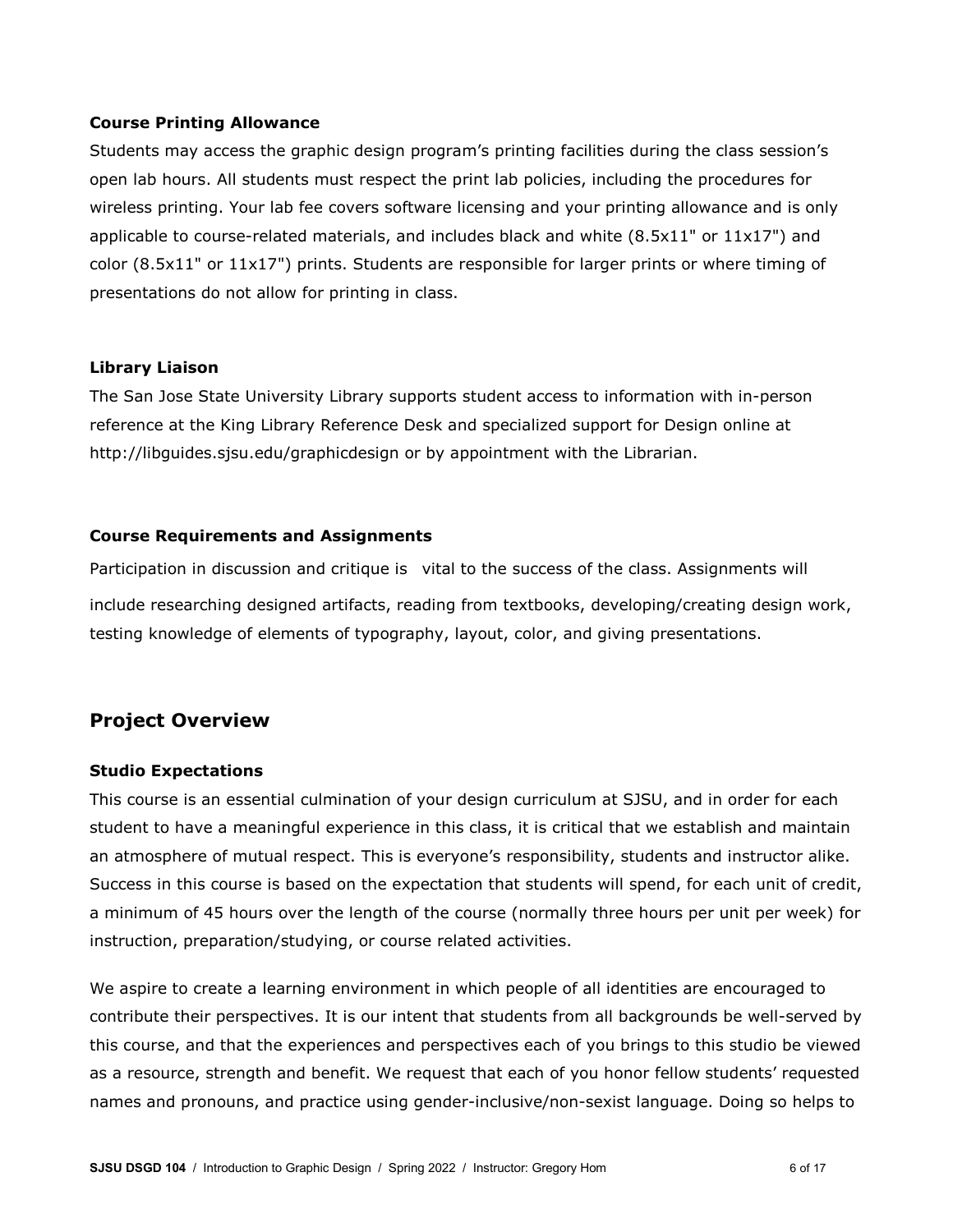foster an inclusive and welcoming environment, enriches discussion, and reflects best professional practices.

Please let me know if you think of ways to improve the effectiveness of the course for you personally or for other students or student groups. Your suggestions are both encouraged and appreciated.

As a member of this class, we expect each of you to do everything you can to contribute to a supportive, productive, and collaborative learning environment:

- \_ Take every step necessary to minimize distractions during class. (Phones kept on silent and put away so as not to distract you or your classmates.) In class, laptops are to be used for courserelated purposes only.
- \_ Come to class prepared with the necessary tools, materials, working digital files, and /or research and reference materials. Please remember your chargers, and back up often.
- \_ Arrive on time and to remain until the class is over or excused. If you must leave before the end of class, please inform me before class and try your best not to disturb other students when you leave.
- If you are late to class, and a critique is already in progress, you may not add your work to the wall. You are, however, still expected to contribute to the critique through thoughtful feedback. It is your responsibility to learn about announcements that you miss due to a late arrival, early departure, or absence. Please do not interrupt class to ask about these.
- \_ If you are absent, find out what you missed from a classmate, and come to the next class prepared, as if you did not miss a class. If you have specific questions that cannot be answered by your classmates, you may email me. Please do not email me asking, simply, "What did I miss?"
- \_ Be respectful during lectures and when other students are presenting. Keep your attention on the presenter, take notes, and ask for clarification when it's needed.
- \_ Do not use spray-mount adhesive in the classroom, or in the building.
- \_ Do not use tabletops as a cutting surface.
- \_ Do not wear head phones during class. At times will play music softly during class working sessions, and will happily take requests. It is important that you can hear any comments, discussions, or announcements.
- \_ Tidy your workspace at the end of the day. Trash and recycling should be disposed of, cutting mats and extension cord s returned to their place, table surfaces wiped clean, and chair tucked under the table.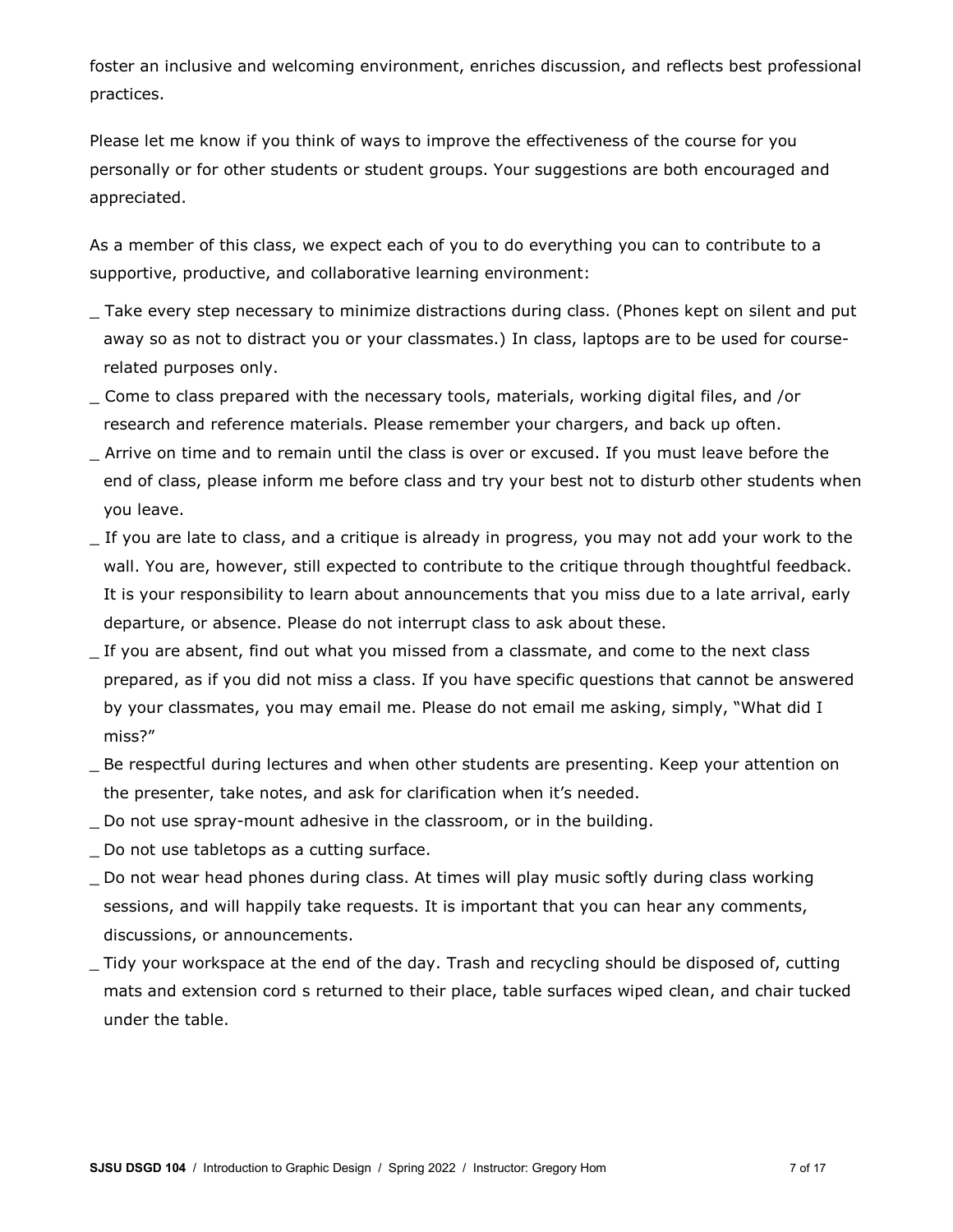# **Grading**

The project and course performance will be evaluated according to the following components. Each project will be graded upon completion and assigned a letter grade according to the University policy—A through F. An incomplete will be granted to students with documented extenuating circumstances e.g. debilitating illness, family emergency etc.

## **Final Examination or Evaluation**

In lieu of a final exam, your project archive will be due during our class' designated final exam time.

# **Grading Basis**

# **Iteration/Experimentation** CLO 9

Exhibiting distinct approaches, perspectives, and/or uses of material in preliminary iterations. Testing a surprising variety of approaches during the initial stages of exercises and projects.

# **Concept Development / Critical Thinking** CLO 4, 5, 10

Responding creatively to, and meeting, the constraints of the project. Discovering and leveraging creative opportunities arising from form, content, methods, and tools. Demonstrating the integration of research, analysis, iteration/drafting/sketching, and practice making.

# **Formgiving** CLO 1, 2, 3

Synthesizing design elements, principles, and attributes into effective and evocative messages. Demonstrating the quality necessary for effective visual communication.

# **Craft/Presentation** CLO 5

Exhibiting skill, sensitivity, dexterity, and attention to detail in design outcomes and their presentation.

# **Participation/ Preparation** CLO 10

Engaging in class activities and critiques. Showing initiative and commitment. Progressing steadily between classes, and arriving to class prepared to participate.

#### **Typographic and Visual Literacy** CLO 4, 5, 6, 7, 8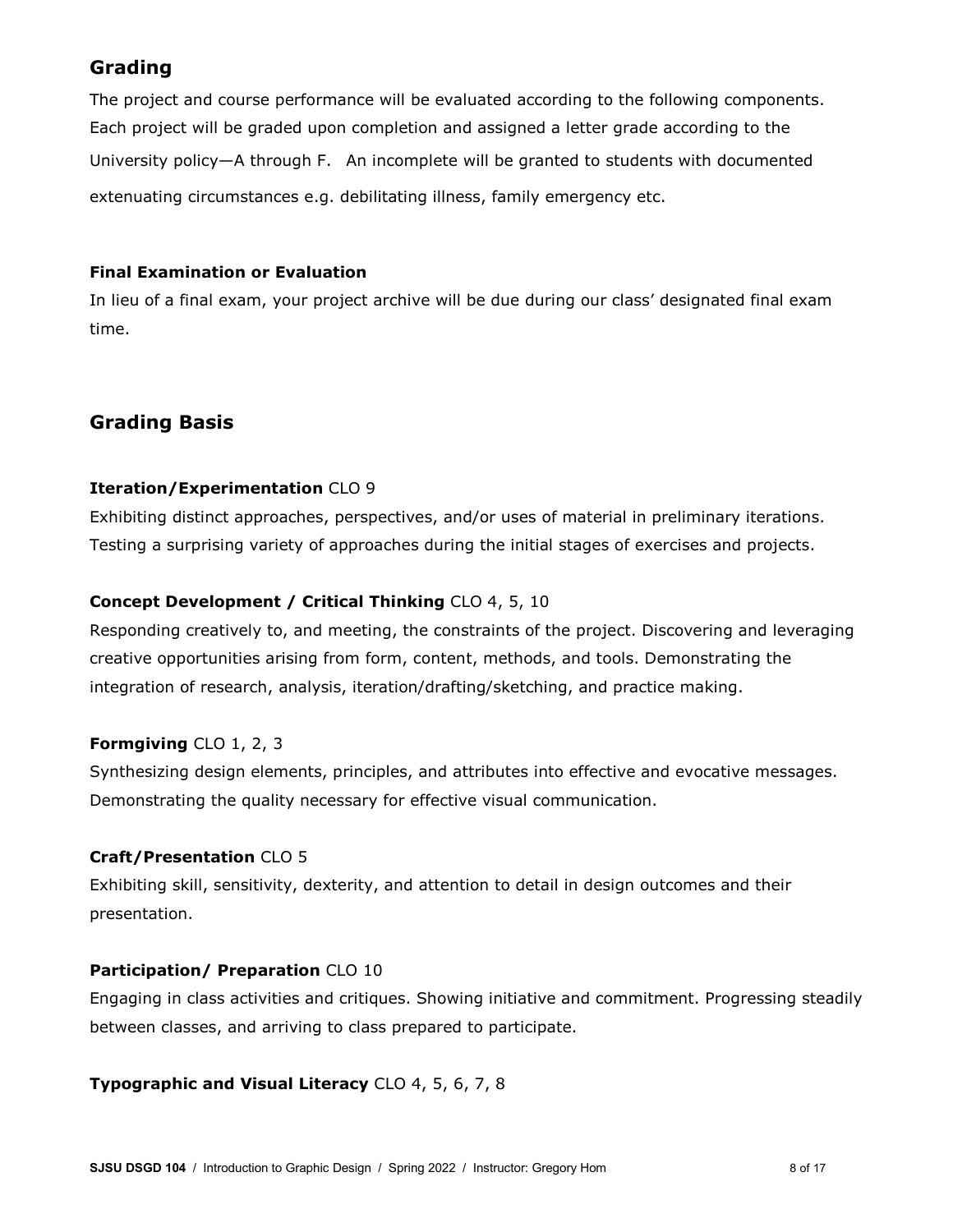Understanding and manipulating the meaning of visual communication, through the use of images, design elements, typographic elements, and visual hierarchies. Using design and typographic terminology to speak effectively about graphic design.

## **Project Grade Weighting**

The semester grade will be weighted according to the following percentages:

| Project 1: Content Map                      | 17% |
|---------------------------------------------|-----|
| Project 2: Social Media Campaign            | 17% |
| Project 3: Animated Graphic                 | 17% |
| Project 4: Brochure                         | 17% |
| Project 5: Dimensional Outdoor Installation | 17% |
| <b>Project Archive</b>                      | 10% |
| _ Participation                             | 5%  |

## **Grading Scale**

All projects and specific exercises will be graded; therefore you should do your best on them or your course grade will be adversely affected. It is very important to complete all projects because: 1) Each develops a skill necessary for successful completion of projects. 2) Missing a portion of these projects can lower your course grade substantially.

**A-, A, A+ = Excellence** (3.7–4.0) You consistently deliver creative and high-quality work and demonstrate the ability to explore a wide range of alternatives. This is evident in thoughtful, informed decisions that lead to a coherent, compelling final outcome. You thoughtfully integrate feedback. You communicate ideas clearly and completely, both visually and verbally. You support your design decisions with well-crafted and informed arguments. You complete all assignments and turn them in on time. You use precise language to talk about design principles, design elements, and typography. You maintain a positive attitude and show a strong interest and commitment toward the studio environment, and to your own development. You generously offer thoughtful feed back to your classmates. You participate in all regularly scheduled classes. You meet and exceed the requirements of the course.

**B-, B, B+ = Very good work** (2.7–3.6) Your work is complete and shows no craft or technical problems. You demonstrate the ability to communicate a rationale for design decisions and show improvements in your development as a designer. You integrate feed back. You maintain a positive attitude and involvement in all coursework and class activities.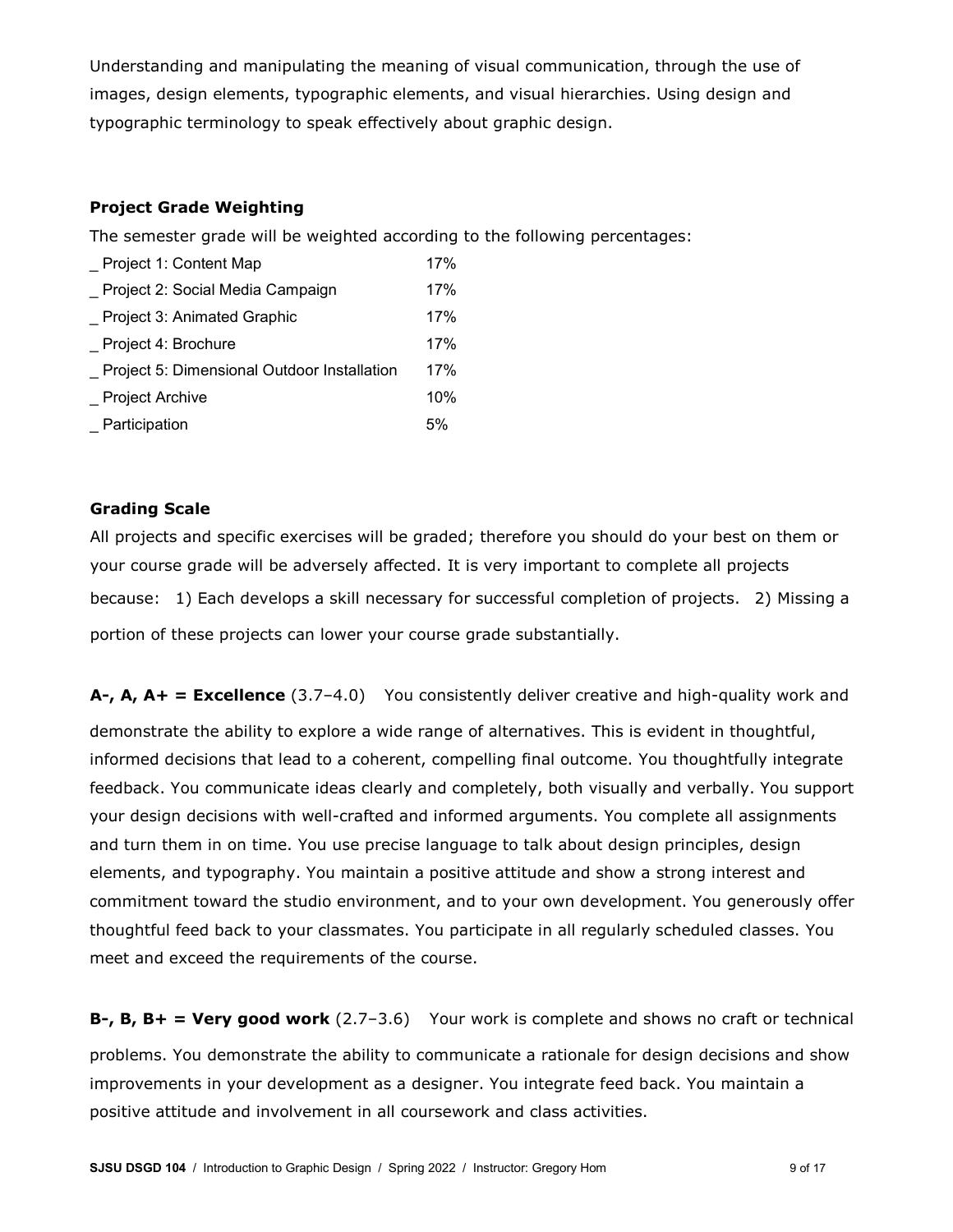**C-, C, C+ = Adequate, average work** (1.7-2.6) You meet the minimum work required at an average quality level, and you provide basic explanations for your d e sign decisions. You demonstrate a basic understanding of the principles p resented in class and may have some craft and technical problem areas. You demonstrate average participation in all regularly scheduled classes.

**D-, D, D+ = Poor work and lack of effort** (0.7-1.6) You meet the minimum work required at below average quality and demonstrate little understanding of the principles.

**F** = Failure to meet the course requirements (0.0-0.6) You lack an understanding of the basic principles discussed in class and are unable to convey creative, craft and technical ability as required. You are seldom involved in class discussions, repeatedly miss deadlines or critiques, and demonstrate little commitment to learning and to your own development. You are consistently late for class and have missed many.

#### **Effect of Participation on Grading**

Participation is included as part of each assignment's grading rubric. Coming to class prepared, making progress between class meetings, and presenting your work on time (including both preliminary rough drafts and prototypes, as well as final outcomes) will be noted towards participation and preparation for each project. The progress you make during in-class working sessions will also be noted. "On time" means that work is ready to be shared as specified, prior to the start of any critique or presentation. If a student must miss class, work can be sent to me via email before class to be considered on time.

#### **Deadlines and Late Assignments**

During the regularly scheduled class day is when you will submit projects. No extensions will be given except in cases of documented emergencies, serious illness and only with prior arrangements. If such a circumstance should arise, please contact the instructor as early as possible and be ready to provide documentation. Assignments will lose a full letter grade for each day late. Graded assignments more than 3 days late will not be accepted. In such cases, a grade of zero credit will be entered.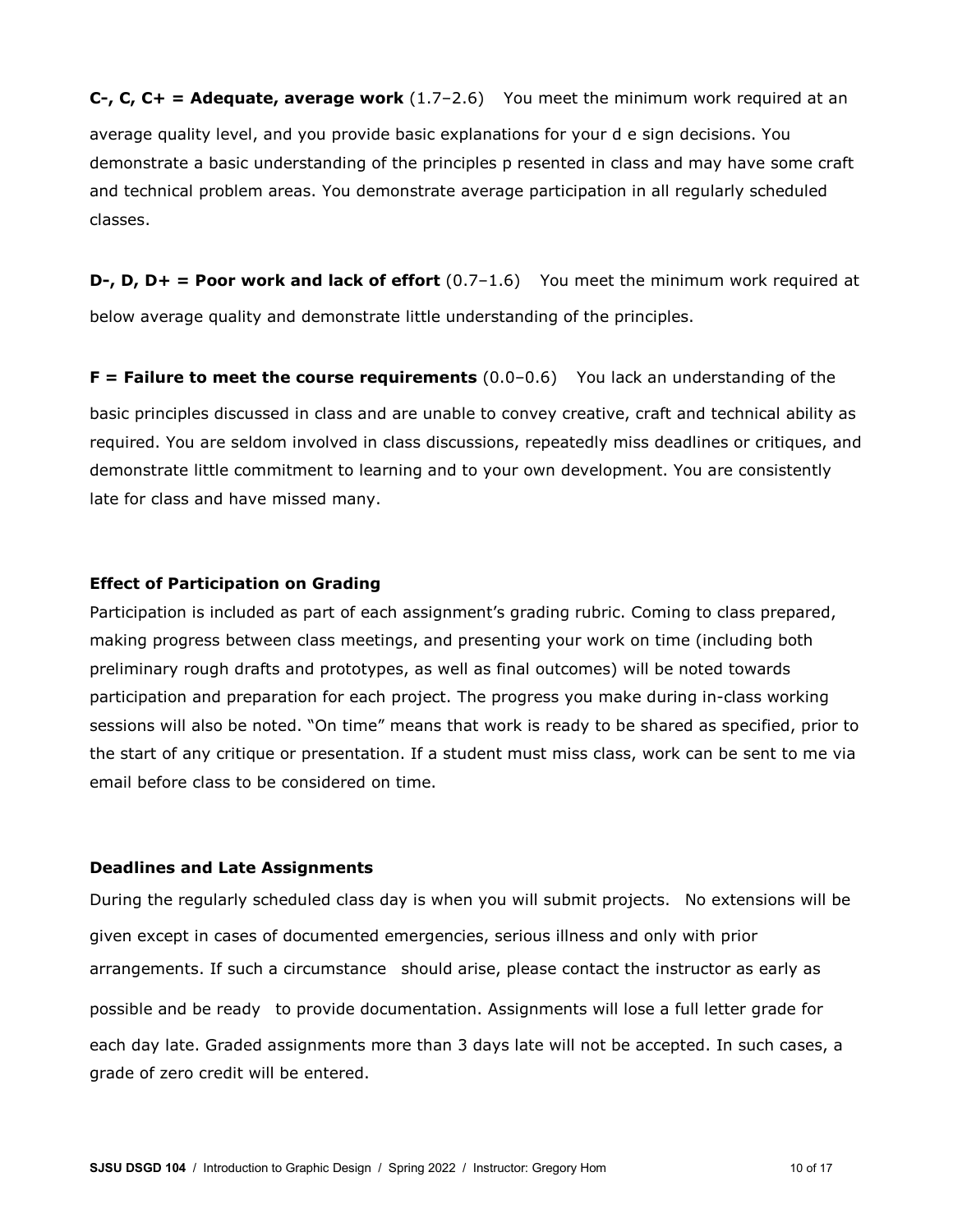#### **Extra Credit**

Out of general fairness to all students, there will be no opportunities for extra credit to append a project grade. Any other extra credit assignments will be determined at the instructor's discretion.

#### **Revisions and Refinement**

We encourage you to revisit and rework projects as you develop your skills throughout the semester. Each student may select one project to re-submit before the end of the semester. Revised projects will be accepted until the last day of instruction. We will not change assignment grades for projects that were turned in late. Project revisions are strongly encouraged to all students, but particularly to BFA applicants, as they will help you develop a stronger portfolio.

#### **Classroom Protocol**

We are involved in a mutually beneficial communal learning experience, one that requires full attention and respectful behavior toward all members of the class. In order to maximize the learning experience, students are requested to observe the following etiquette guidelines:

\_ Students must take every step necessary to minimize distractions during class.

\_ Students are expected to arrive on time and to remain in class until the class is over, or excused. If you have a prior engagement that requires you leave before the end of class, please inform the instructor before class and take pains not to disturb other students when you leave.

All critiques begin 15 minutes after official class start time; no work is to be added to the wall after a critique begins. It is your responsibility to inform yourself of any announcements or requirements that you miss due to late arrivals. Please do not interrupt class to ask about these. Remain after class if you have questions.

- \_ Electronic devices not directly pertaining to your participation in this class must be turned off and put away before class starts. This means you may not place or receive calls, messages, play games, check e-mails, surf the web, pop into Facebook, Twitter, etc.
- Laptops are to be used for course related purposes only.
- \_ Please do not eat during class.
- \_ Socializing during lectures or when other students are presenting material for the benefit of the class is counterproductive and inconsiderate.
- \_ No spray-mount adhesive spraying in the class.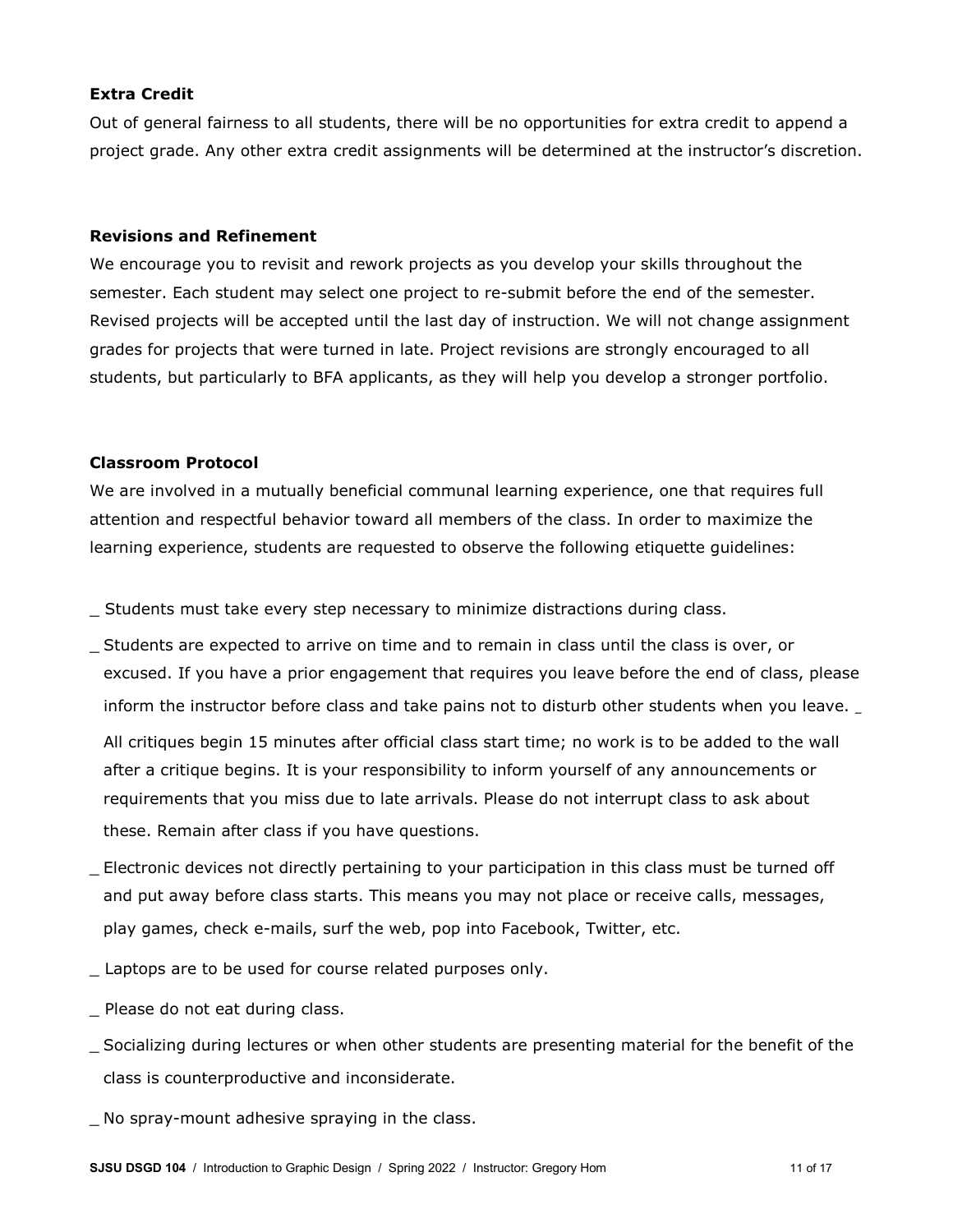Do not use tabletops as a cutting surface.

\_ Clean your work area when leaving the classroom. It is expected that there will be 1.5 to 2 hours of homework for each hour of class (including exercises and project work).

#### **Attendance**

Attendance in this class is obligatory. Students will be counted as late if they appear in class more than fifteen minutes late. Early departure without prior permission will be regarded to the same to late arrivals. Two such late arrivals / early departures will count as one unexcused absence.

However, if students will be absent for any reasons (e.g. medical issue, family emergency, etc.) they must inform me with a reasonable explanation by e-mail at least two days before the class meeting. It is expected that students obtain any materials or assignments missed due to absence.

#### **Dropping and Adding**

Students are responsible for understanding the policies and procedures about add/drop, grade forgiveness, etc. Refer to the current semester's Catalog Policies section at http://info.sjsu.edu/static/catalog/policies.html. Add/drop deadlines can be found on the current academic calendar web page located at http://www.sjsu.edu/academics/. The Late Drop Policy is available at: http://www.sjsu.edu/aars/policies/. Students should be aware of the current deadlines and penalties for dropping classes. Information about the latest changes and news is available at the Advising Hub at http://www.sjsu.edu/advising/.

#### **University Policies**

Per University Policy S16-9, university-wide policy information relevant to all courses, such as academic integrity, accommodations, etc. will be available on Office of Graduate and Undergraduate Programs' Syllabus Information web page at www.sjsu.edu/gup/syllabusinfo/

#### **Academic Integrity**

Your commitment as a student to learning is evidenced by your enrollment at San Jose State University. The University's Academic Integrity policy, located at www.sjsu.edu/senate/S07- 2.htm, requires you to be honest in all your academic course work. Faculty members are required to report all infractions to the office of Student Conduct and Ethical Development. The Student Conduct and Ethical Development website is available at

www.sa.sjsu.edu/judicial\_affairs/index.html. Instances of academic dishonesty will not be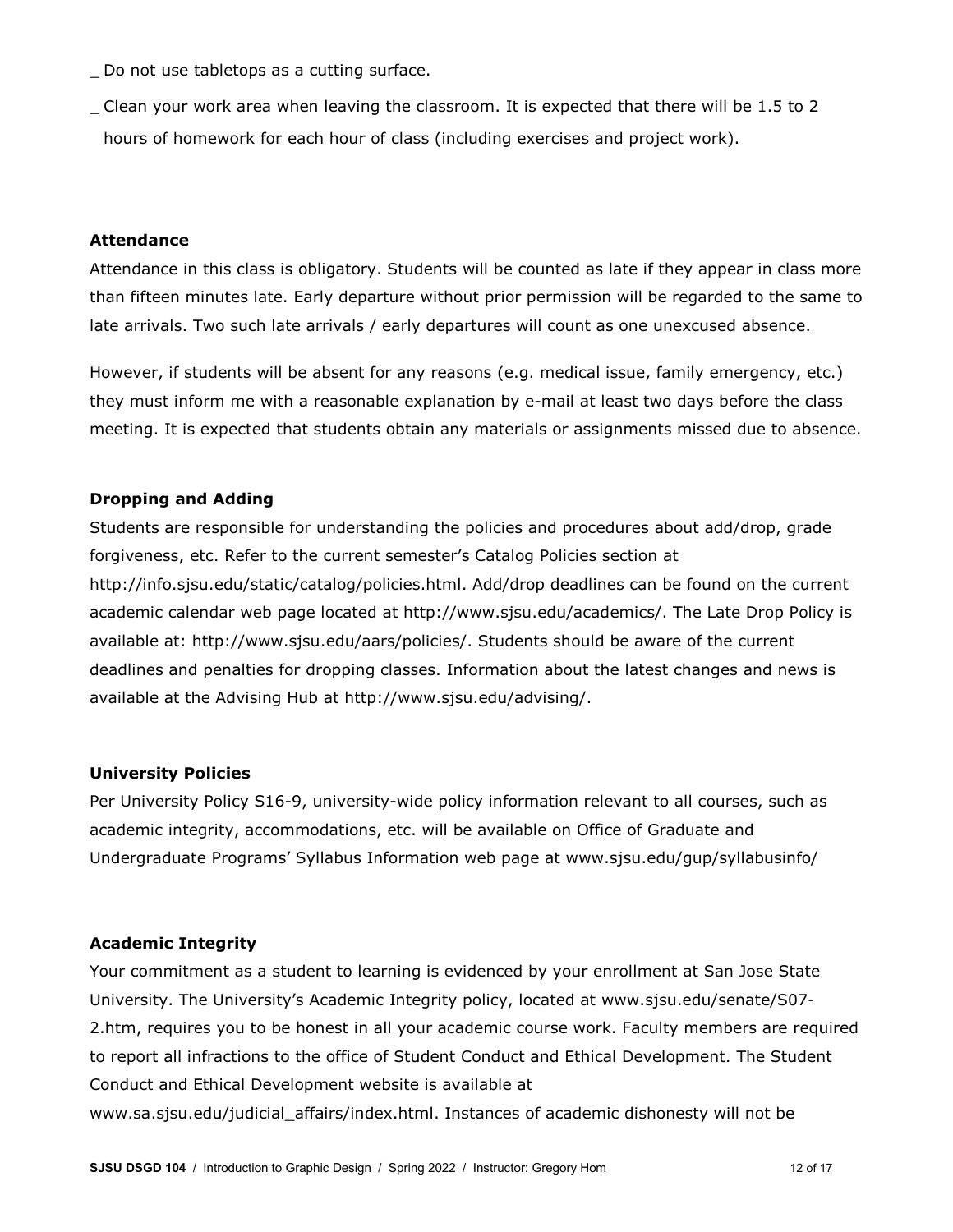tolerated. Cheating on exams or plagiarism (presenting the work of another as your own, or the use of another person's ideas without giving proper credit) will result in a failing grade and sanctions by the University. For this class, all assignments and or projects are to be completed by the individual student unless otherwise specified. If you would like to include your assignment or any material you have submitted, or plan to submit for another class, please note that SJSU's Academic Policy S07-2 requires approval of instructors.

# **Additional Information**

## **A Note about Plagiarism and Appropriation in Art and Design**

School is an appropriate place to take things apart and put them back together to figure out how it works, so to speak. That said, if your work is too close to your reference, and if you present it as your own without citing the source, it could be considered plagiarism. How you integrate what you see, what you like, and what inspires you, makes the difference between inspiration, re- mix, appropriation, plagiarism, copying and stealing.

When you see something you're inspired by, a good practice is to try to understand why it looks the way it does. What constraints was the designer working with? What was the design responding to? What did it communicate, and to whom? The more we understand what leads other designers to make the decisions they do, the more their work can help us generate new ideas that suit the unique needs and constraints of our own project. It's unlikely that your project is exactly the same as someone else's, and even if it is, it's unlikely that you share the same values, interests, and skills as them.

Referencing another person's work might make sense if it aligns with your concept (parody, homage, etc.). If you're not sure, it's best to check with me to see how to properly cite the work you're inspired by, and how best you can make your work truly your own.

If you notice heavy appropriation, let's talk about it. If you're not comfortable addressing your classmate directly, please speak with me, or with another graphic design faculty member so that we can check in with that student.

#### **A Note about Font Licensing**

Fonts are creative, intellectual property. They are the result of extensive study, research, experimentation, and endless refinement. For type designers, the creation of fonts is their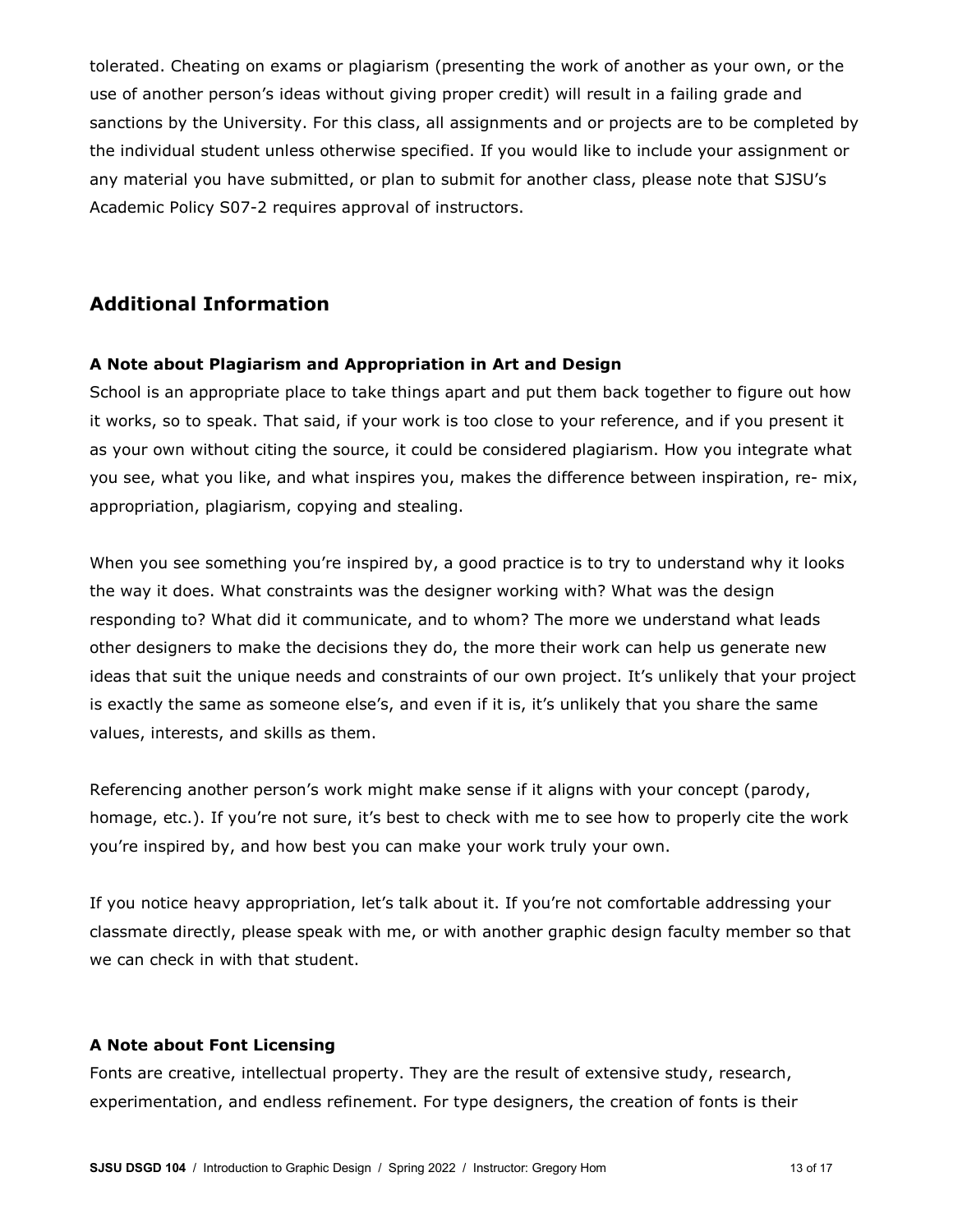livelihood. We will not accept projects that use pirated fonts in this class. Please license all fonts appropriately, and be prepared to show documentation for the fonts you choose to use.

#### **A Note about Backups**

Back-ups are critical for your studies, your practice, your life: *BACK UP YOUR WORK, OFTEN*. You are strongly urged to set up and maintain a solid backup and archiving strategy for your work. Operate on the assumption that your hard drive will die or your laptop stolen, usually when you least expect it. You will not be excused for preventable loss of data. A solid backup setup means a so-called three-legged strategy:

\_ On-site (e.g. external drive with Time Machine)

- \_ Off- site (e.g. cost effective cloud backup solutions like Backblaze or Carbonite)
- \_ Bootable clone (e.g. separate external drive with Carbon Copy Cloner)

## **A Note about Critiques**

Critique is among the most valuable experiences of your design education, but it's also one of the most challenging. Critiques are a collaboration among all who participate (students and instructor alike), and learning to give feedback is as essential as learning to accept feedback. There are no explicit rules to the critique process, but we would like to establish a few guidelines to help promote a productive critique culture in our classroom:

#### *Providing Feedback*

**Be kind.** Aim to be kind instead of nice. A nice crit is telling someone their work is good to avoid hurting their feelings. A kind crit is telling someone honestly what needs to be addressed so that they can improve their work. Try your best to make sure that your feedback isn't derogatory, insulting, or dismissive.

**What do you see? How does the work make you feel?** If you're not sure what to say, a good way to start is to describe what you see. Telling the designer what you see can be useful, especially if it's not what they intended to show you. Telling them what you think they are trying to say will help them understand what the work actually communicates. Another good way to start is to tell the designer how the work makes you feel. Excited? Confused? Bored? Angry? Calm? Sad? Your instinctive, emotional response is valid feedback, and can help the designer make their work more meaningful.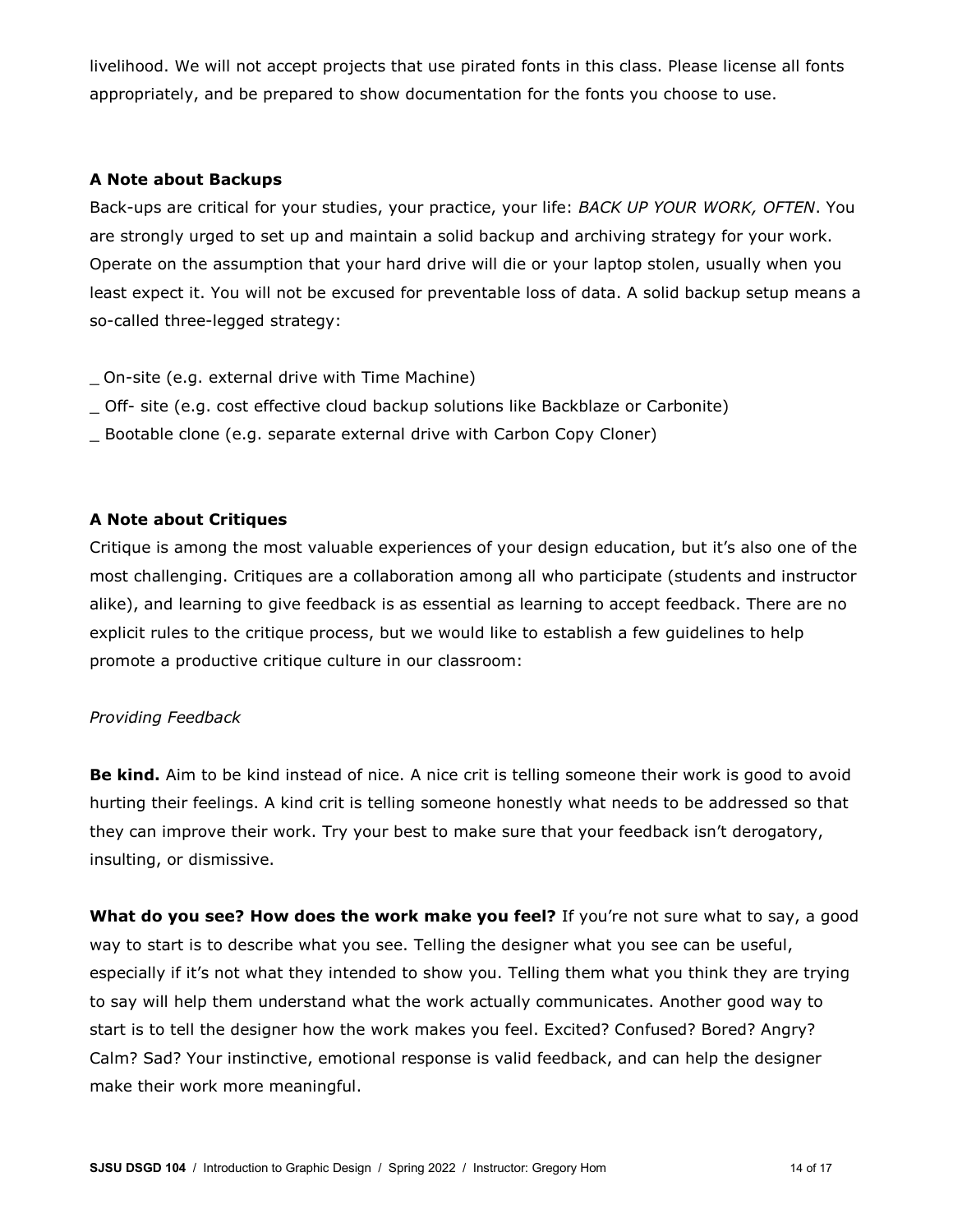**Avoid art direction.** Try to avoid giving corrective comments like "I would do it like this," or "try it this way." The problem with these comments is that they often lead the designer to do exactly what's said. Being given the "right" answer doesn't let a designer develop their own exploratory process. It tends to make people rely on crits to tell them exactly what to do next, instead of letting them figure it out in their own way.

#### *Receiving Feedback*

**Ask questions.** Think about what you would like to get out of the crit, and prepare a list of specific questions relating to that. Have those questions with you during critique. General questions like "What do you think?" are not very useful for moving your work forward. It's not personal. One of the hardest things about critiques is learning to accept critical feedback without taking it personally or getting defensive. It's not easy, and it takes practice. The feedback you're being given is not a personal attack, it's meant to help your work get better.

Take notes. Take notes during your critique, or better yet: ask a classmate to take notes for you. Consider recording the conversation with a voice memo app. (You must ask the group for permission before you record.) You will be getting a lot of feedback, and you will need to process all that information after the crit is over.

**Evaluate and integrate.** After the crit is over, decide what feedback you do and don't care about. Not all advice is good advice (including advice from your instructors), and while you don't need to act on everything that was said, ignoring everyone's advice probably won't help your work improve either.

**Be active.** People respond to crits differently, and so if you are not getting what you need from your critique, you can—and should—ask for additional feedback from trusted classmates and friends. If you need more feedback, or a different kind of feedback, it's up to you to find it.

# **A Note about Email / Texting**

Please regard email communication with me for what it is: professional communication. Here are some guidelines for email communication with me:

- \_ Please address me by name, "Hi/Hello Gregory" or "Dear Gregory" are both appropriate ways to do so! "Greg!" or "Yo" are not.
- \_ Please include a relevant subject in the subject line.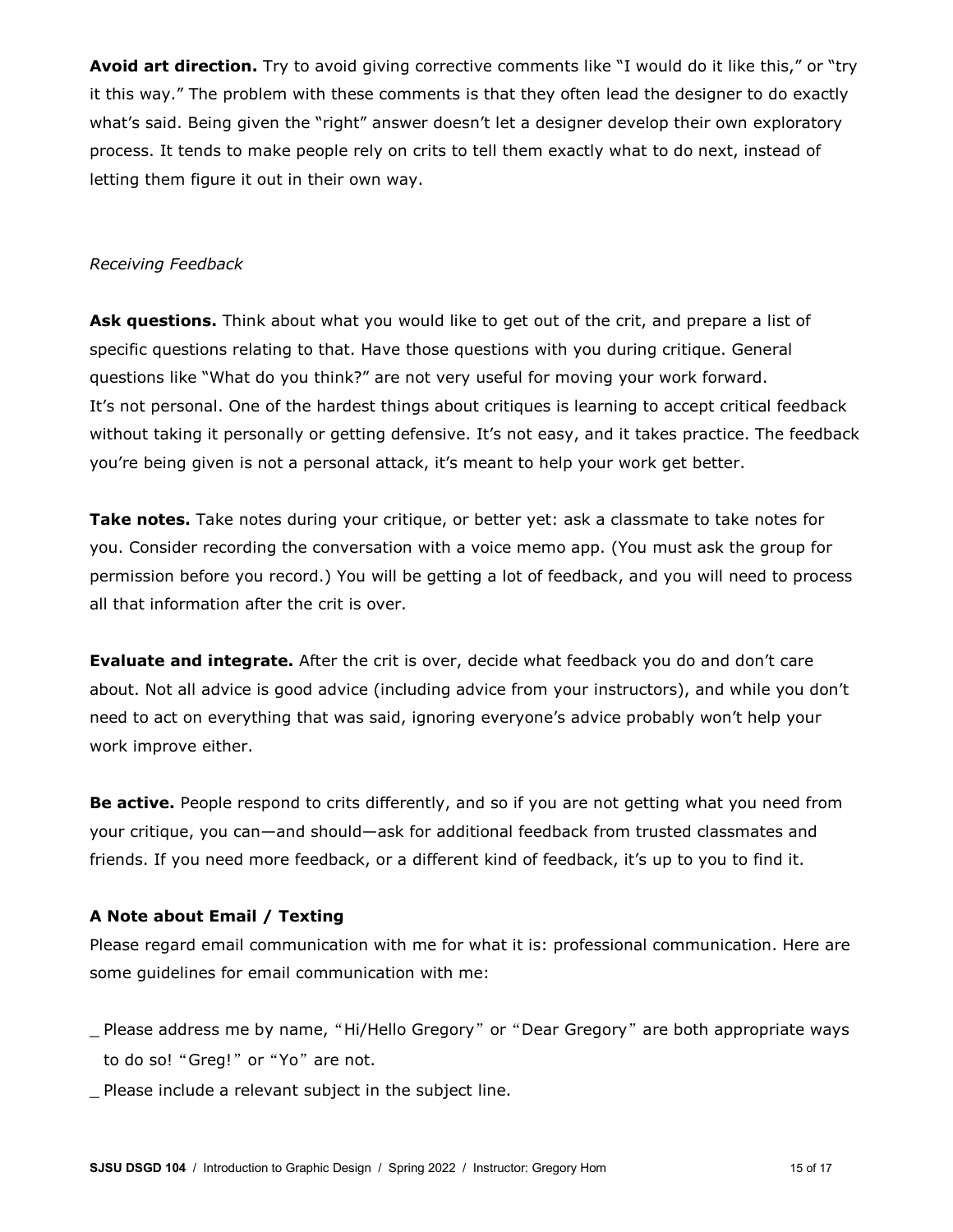- \_ Monday through Friday, I will respond to your email by the end of the next business day between 9 AM and 6PM. If an email is incredibly time sensitive, indicate so in the subject line and I will do my best to respond sooner.
- \_ If you email me over the weekend, I will see it on Monday morning.
- \_ If your email takes more than 10 minutes to answer, I may ask that we solve your question in class, or that you come to my office hours, or we set up an appointment to discuss
- \_ If you do not hear from me via email it is important that you send me a text but please make sure that you tell me who you are, I cannot know just by your number.
- \_ If you require feedback on a project outside of class just take a screen shot of your work and include it in your email or text.

# **San José State University / Department of Design**

DSGD 104 / Introduction to Graphic Design/ 30829 / Sec. 3 Spring 2022

*Schedule is subject to change with fair notice. Notice will be given in class and via email.* 

| Week           | Date     | <b>Activity</b>                                                |
|----------------|----------|----------------------------------------------------------------|
|                |          |                                                                |
| 1              | Th 01/27 | Course overview and objectives, P1: Content Map Introduction   |
| $\overline{2}$ | Tu 02/01 | P1: Work in class: with posting of group research maps         |
|                | Th 02/03 | P1: Topic selected, class discussion,                          |
| 3              | Tu 02/08 | P1: Continue research, working layouts, critiques              |
|                | Th 02/10 | P1: Low fidelity layouts, critiques                            |
| 4              | Tu 02/15 | P1: Content Map Final design, P2: Social Campaign Introduction |
|                | Th 02/17 | P2: Concept, rough copy                                        |
| 5.             | Tu 02/22 | P2: Sketches due, critiques                                    |
|                | Th 02/24 | P2: Sketches due, story boards due, critiques                  |